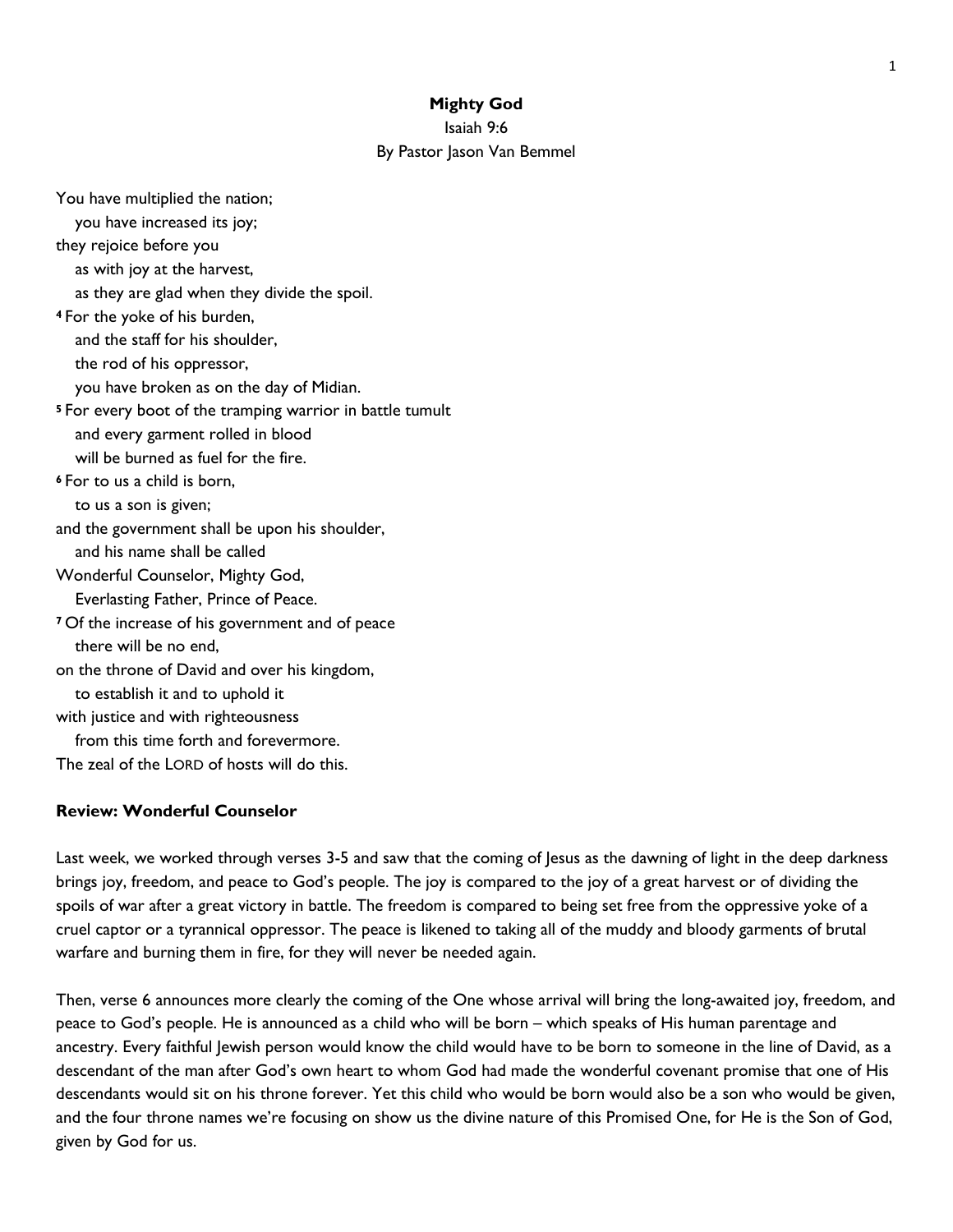"*The government will be upon His shoulders*" – This is an interesting contrast to the freedom promised in verse 4. The burden and the staff of the oppressor, which had rested on the shoulders of God's people, would be broken in a powerful and unexpectedly miraculous way as on the Day of Midian – the Day of Midian refers to the deliverance God brought His people from the overwhelming horde of Midianite forces, choosing to use Gideon and 300 men, armed with clay pots, torches, and trumpets. These 300 miraculously routed an army of over 120,000 men though the power of God. The only thing more miraculous and unexpected that that is an itinerant rabbi son of a carpenter from Galilee (of all places!) defeating the whole host of hell, all the demonic forces oppressing and opposing God's people, by triumphing over them through a bloody Roman cross.

But what happens to the burden once the oppressor's rod and staff are broken? The Promised One – the child born, the Son given – takes the burden of government, of rule and authority, on His shoulders. And what does He say to us now?

"*Come to me, all who labor and are heavy laden, and I will give you rest. Take my yoke upon you, and learn from me, for I am gentle and lowly in heart, and you will find rest for your souls. For my yoke is easy, and my burden is light*." – Matthew 11:28-30, ESV

So, He breaks the oppressor's rod and staff from off of our shoulders, shoulders the responsibility of government Himself, and then invites us to find rest for our souls by coming under His yoke and learning from Him, for He is gentle and lowly in heart.

And then come the four throne names of Jesus:

- 1. **Wonderful Counselor**, which emphasizes His supernatural wisdom, His wonder-working powerful wisdom. He gives counsel for victory with powerful, supernatural wisdom.
- 2. **Mighty God**, which emphasizes His strength and power for battle, Mighty to Save.
- 3. **Everlasting Father**, which we'll look at next week, emphasizes His heart of commitment to protect and provide for His own people.
- 4. **Prince of Peace**, which will be our focus on Christmas Eve, emphasizes the goal, the outcome, of His reign, as He alone is the One whose rule brings true peace.

Another way to look at these four:

- 1. Wonderful Counselor: The Mind of Christ
- 2. Mighty God: The Arm of Christ
- 3. Everlasting Father: The Heart of Christ
- 4. Prince of Peace: The Goal/Mission of Christ

# A. **We Need Mighty God**

So, let's turn our attention to Mighty God. In Hebrew, this is El Gibbor. El is the most common word used for God in the Old Testament. The adjective *Gibbor*, which means mighty, powerful, strong, valiant, champion, chief.

Of itself. Gibbor, or mighty, is used most commonly in the Old Testament of men – from Nimrod, who was a mighty hunter in the face of the Lord, to Goliath, who was the Gibbor of the Philistines, and from Boaz who married Ruth, who was said to be a mighty man, and King Saul, to David's mighty men.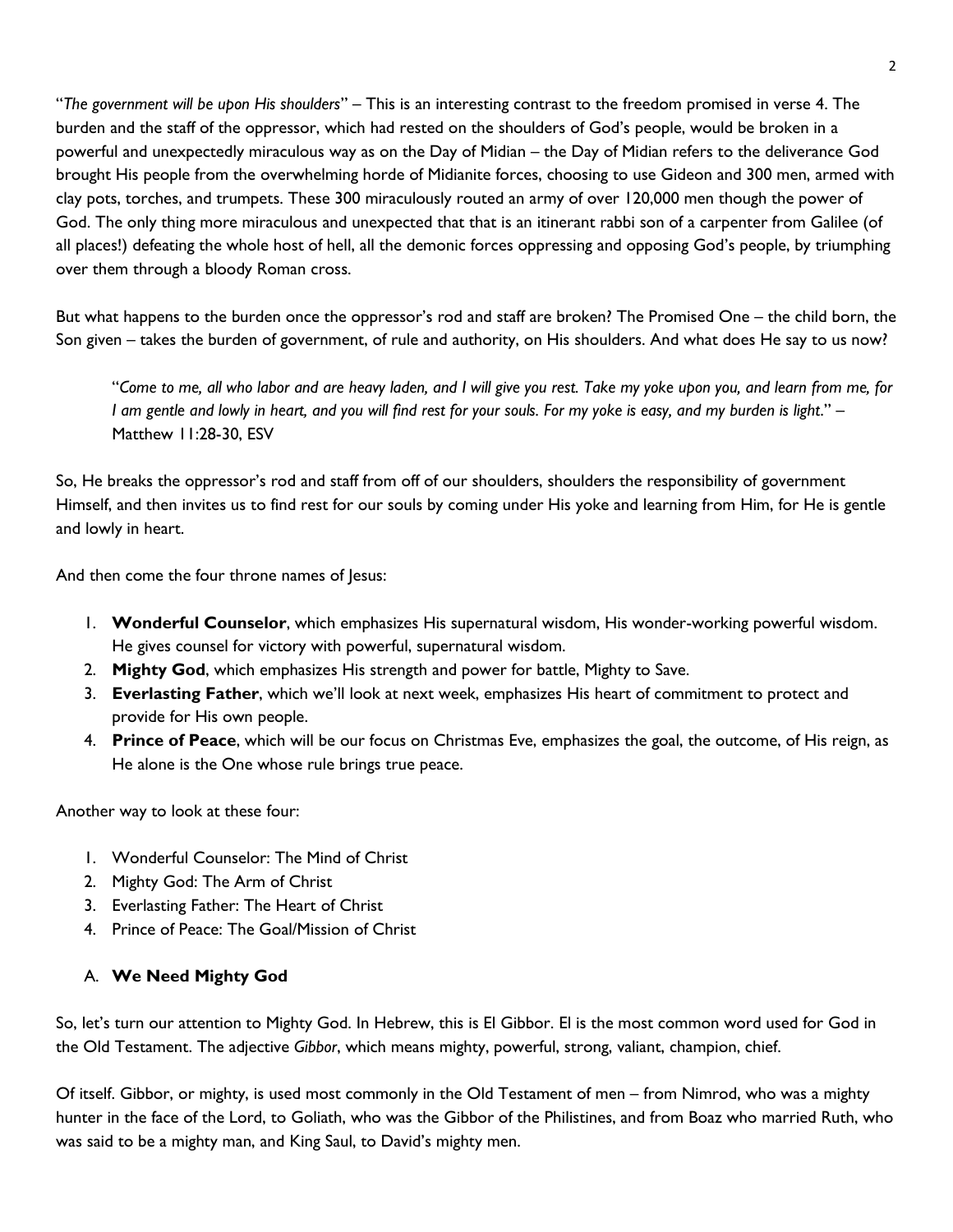But God is El Gibbor, He is the highest and ultimate perfection of the might, strength, heroism, valiancy reflected in these men. For God's people living in Isaiah's day and awaiting the Promised king of the line of David, they would look back at Solomon as the best example of a wonderful counselor as king, the wisest man who had ever lived, and at Solomon's father, King David, as the best example of Gibbor, the Mighty Warrior-King. For as Saul had slain his thousands of Philistines, David slew his tens of thousands. David was the warrior-king who was Israel's champion, defeating Goliath and bringing peace to Israel, and Solomon was the wise ruler, building the Temple and Jerusalem, extending Israel's regional dominance and global influence, ruling with wisdom unmatched in human history.

But Isaiah's prophecy here is that the Coming King, the Promised One, the child who would be born and the Son who would be given, would far outshine the wisdom of Solomon or the strength and warrior prowess of David. For He would not just be *Gibbor*, but *El Gibbor*, not just Mighty, but Mighty God.

In the very next chapter of Isaiah, in Isaiah 10:21, we read, "*A remnant will return, the remnant of Jacob, to the mighty God*."

The first place in the Bible where Gibbor is used to describe God, where we read of "the Mighty God," is in Deuteronomy 10:17: "*For the LORD your God is God of gods and Lord of lords, the great, the mighty, and the awesome God, who is not partial and takes no bribe*." Every mighty human ruler has weaknesses, and those weakness are shown in the fact that he gives partial treatment toward some. King David needed Joab's help and support and he dared not oppose him, even though Joab did some very unrighteous things in David's service. Other mighty rulers show their weakness when they can be bribed. Samson was one of the mightiest warriors the world has ever seen, but in weakness he succumbed to the allurements of Delilah. King Ahab was a mighty warrior king over Israel, and yet he was terrified or both Elijah and his wicked wife, Jezebel. God alone is "the great, the mighty, and the awesome God – God of gods and Lord of lords."

### **How do we see the might of the Mighty God displayed?**

**Creator** – He alone has the power to call forth the whole universe and create heaven and earth with the power of His word.

**Sustainer** – God didn't just create the universe; He also upholds it. He has strength and power to sustain His creation. At the end of the Book of Job, we read of God coming in the whirlwind to Job, and He challenges Job with His strength and might, particularly as the One who created all things and who sustains all things.

Regarding His creation of the world, God asks Job:

"*Where were you when I laid the foundation of the earth? Tell me, if you have understanding. Who determined its measurements—surely you know! Or who stretched the line upon it? On what were its bases sunk, or who laid its cornerstone, when the morning stars sang together and all the sons of God shouted for joy?*" – Job 38:4-7, ESV

But then, regarding His sustaining of the world, God asks: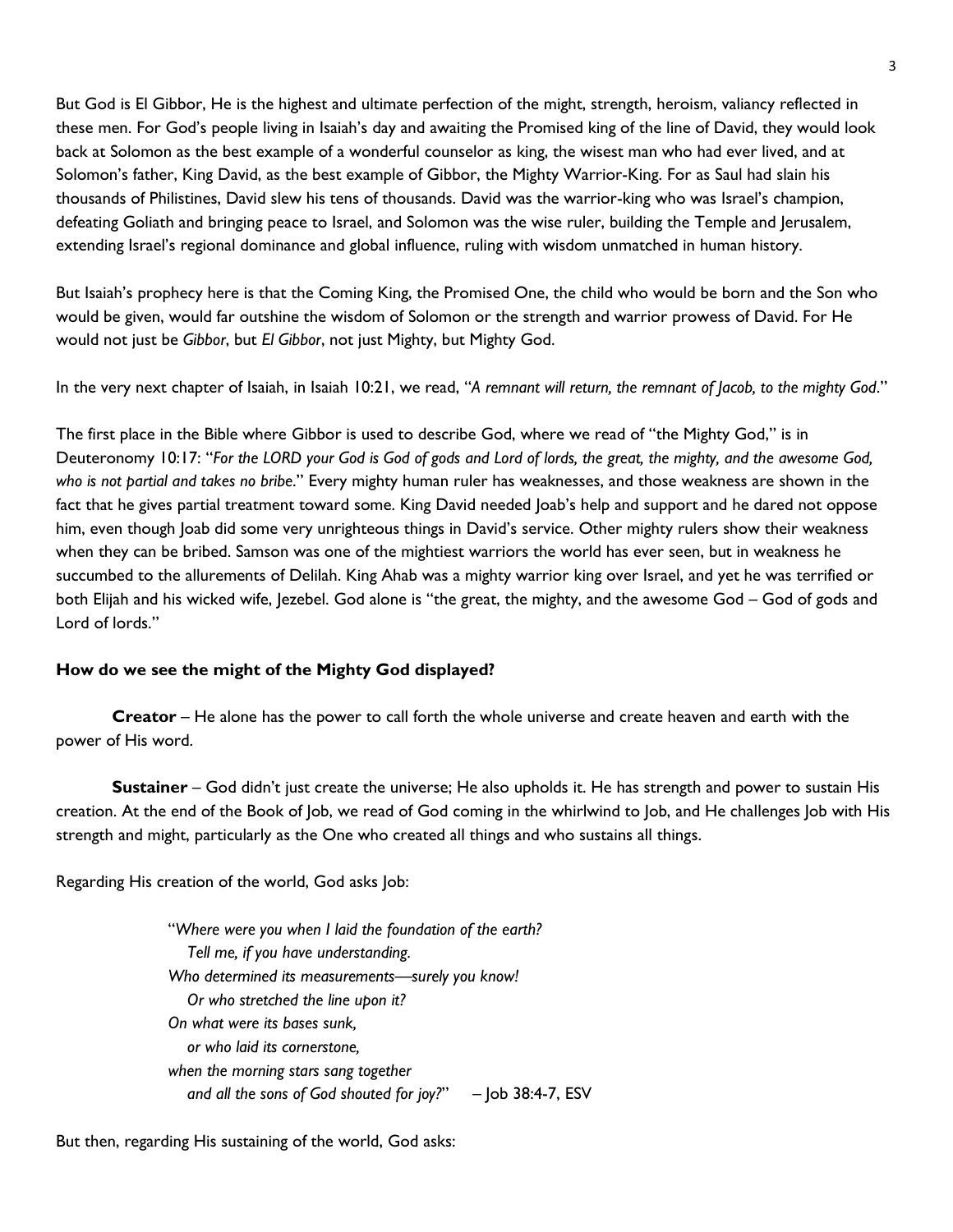*"Have you commanded the morning since your days began, and caused the dawn to know its place, that it might take hold of the skirts of the earth, and the wicked be shaken out of it? "Have you entered into the springs of the sea, or walked in the recesses of the deep?*

*"Where is the way to the dwelling of light, and where is the place of darkness, that you may take it to its territory and that you may discern the paths to its home?*

*"Have you entered the storehouses of the snow, or have you seen the storehouses of the hail, which I have reserved for the time of trouble, for the day of battle and war? What is the way to the place where the light is distributed, or where the east wind is scattered upon the earth?* – Job 38:12-24 (*selected*), ESV

So, the mighty God can be seen in His works of Creation and Providence, in the making of the world and in His constant sustaining of it.

**Defender** – God's might is further seen for His people in being their defender. One of the most common images in the Psalms is of God as fortress, rock, defender, shield, strong tower, and refuge for His people.

> *I love you, O LORD, my strength. The LORD is my rock and my fortress and my deliverer, my God, my rock, in whom I take refuge, my shield, and the horn of my salvation, my stronghold. I call upon the LORD, who is worthy to be praised, and I am saved from my enemies.* – Psalm 18:1-3, ESV

He is the one mighty to defend us from the attacks of our enemies. Sometimes this image of the Mighty God as the saving defense of His people is warm with affection and loving power, as in Zephaniah 3:17:

> *The LORD your God is in your midst, a mighty one who will save; he will rejoice over you with gladness; he will quiet you by his love; he will exult over you with loud singing.* (ESV)

Here, *El* is *Gibbor* (Mighty) to save, and it is joyful, loving and rejoicing salvation.

**Warrior** – But God doesn't just defend His people from the attacks of their enemies; He also goes on the offensive and defeats the enemies of God. In the parting of the Red Sea and the drowning of Pharaoh's army, God showed Himself to be a strong warrior to rescue His people, and the Song of Moses celebrated:

"*I will sing to the LORD, for he has triumphed gloriously;*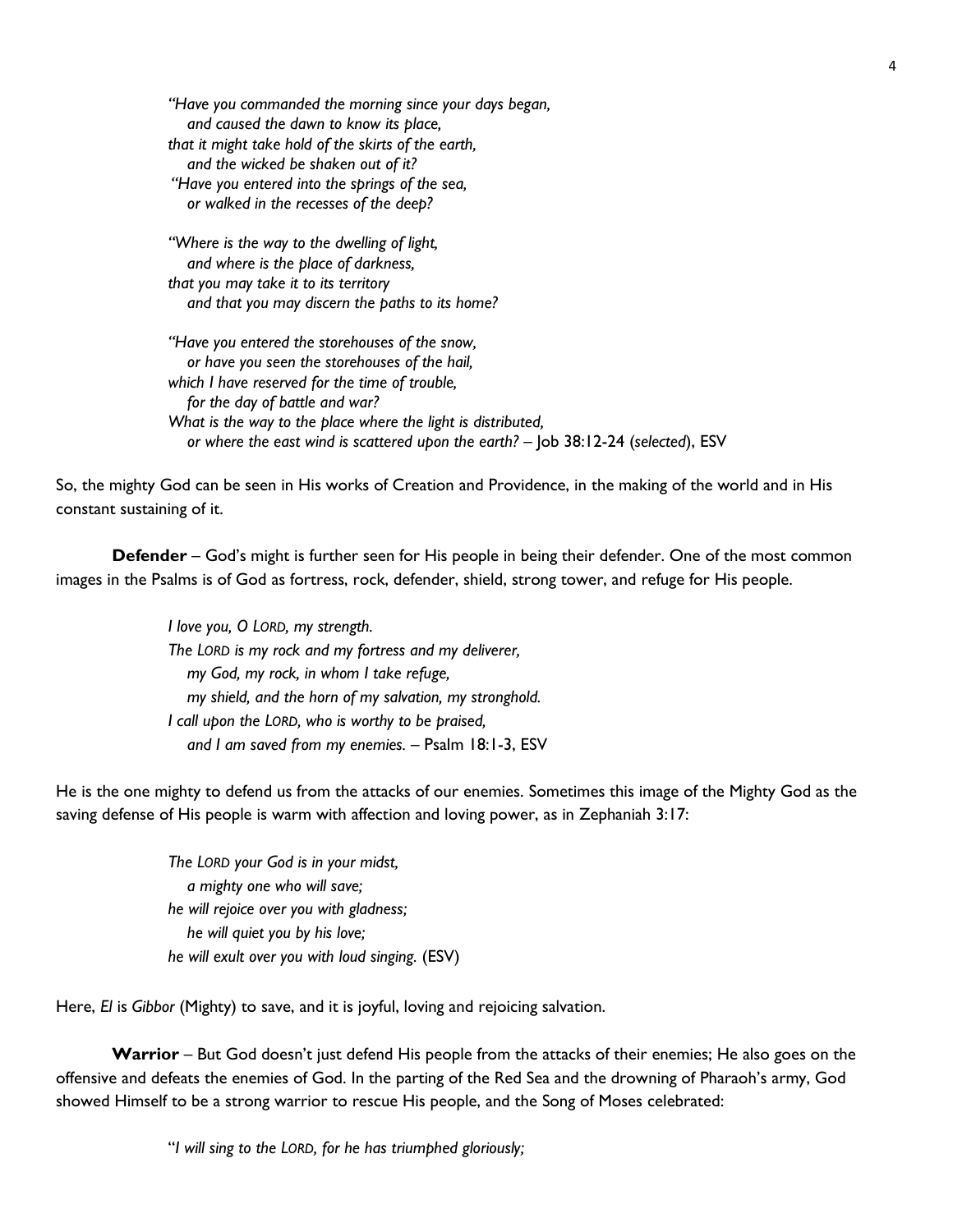*the horse and his rider [\[a\]](https://www.biblegateway.com/passage/?search=Exodus%2015&version=ESV#fen-ESV-1922a) he has thrown into the sea. The LORD is my strength and my song, and he has become my salvation; this is my God, and I will praise him, my father's God, and I will exalt him. The LORD is a man of war; the LORD is his name*." – Ex. 15:1-3, ESV

### B. **Christ is Mighty God**

We see Jesus as the Mighty God in human flesh in that He is mighty in these same ways, as Creator and Sustainer, as Defender/Redeemer and as Warrior/Captain of our Salvation.

One great passage that shows us so much of this is Colossians 1:15-20 –

*<sup>15</sup> He is the image of the invisible God, the firstborn of all creation. <sup>16</sup> For by him all things were created, in heaven and on earth, visible and invisible, whether thrones or dominions or rulers or authorities—all things were created through him and for him. <sup>17</sup> And he is before all things, and in him all things hold together. <sup>18</sup> And he is the head of the body, the church. He is the beginning, the firstborn from the dead, that in everything he might be preeminent. <sup>19</sup> For in him all the fullness of God was pleased to dwell, <sup>20</sup> and through him to reconcile to himself all things, whether on earth or in heaven, making peace by the blood of his cross.* (ESV)

**Creator** – "by Him all things were created, in heaven and on earth, visible or invisible . . . all things were created through Him and for Him"

He is the Word of God by which the worlds were brought into being: "*In the beginning was the Word, and the Word was with God, and the Word was God. He was in the beginning with God. All things were made through him, and without him was not any thing made that was made.*" – John 1:1-3, ESV

**Sustainer:** "*and in him all things hold together."* Jesus is the glue that holds the universe together. He is holding you together right now, and if He stopped holding you together, you would come unraveled in an instant and would no longer exist.

"*He is the radiance of the glory of God and the exact imprint of his nature, and he upholds the universe by the word of his power*. " – Hebrews 1:3, ESV

**Redeemer:** We also see Jesus as our defender and redeemer, in verses 19-20 of Colossians 1 – "*For in him all the fullness of God was pleased to dwell, and through him to reconcile to himself all things, whether on earth or in heaven, making peace by the blood of his cross."*

By reconciling us to God and making peace by the blood of His cross, Jesus defends us from the attacks and accusations of the enemy of our souls, the accuser of the brethren. Satan no longer has any weapons to throw at us, because all our sins are forgiven and we are at peace with God.

**Captain of our Salvation** – If we look ahead one chapter to Colossians 2, we'll see the work of Jesus as the Warrior, defeating our enemies, not just protecting us from their vicious attacks – "*you, who were dead in your trespasses*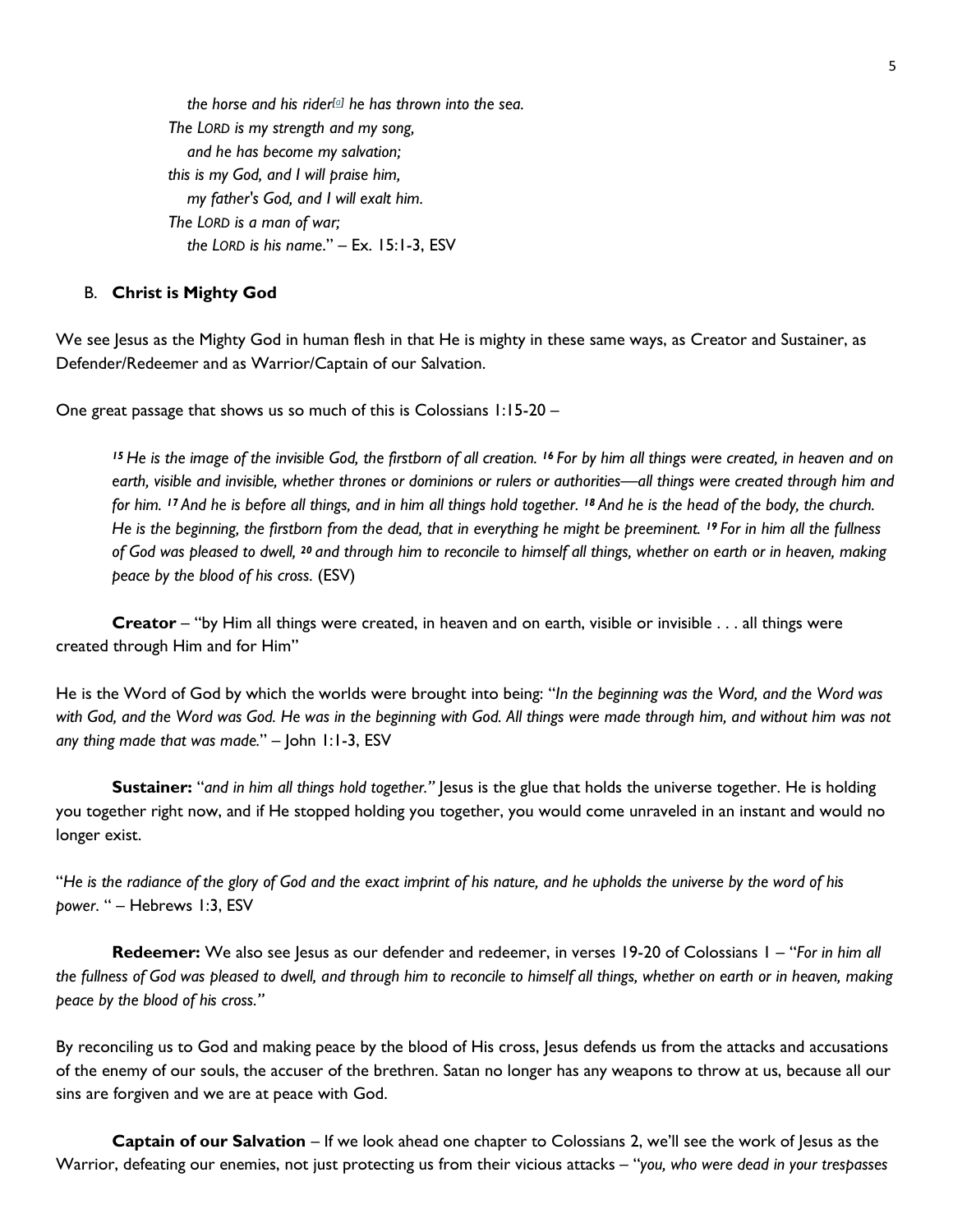*and the uncircumcision of your flesh, God made alive together with him, having forgiven us all our trespasses, by canceling the record of debt that stood against us with its legal demands. This he set aside, nailing it to the cross. He disarmed the rulers and authorities and put them to open shame, by triumphing over them in him.*" (Col. 2:13-15, ESV)

These verses unpack in more detail what Jesus did for us and for our salvation on the cross. By cancelling all wrongs against us He disarmed our enemies.

## C. **Is Christ Your Wonderful Counselor & Mighty God?**

So, Christ comes to us as the child who is born, the Son who is give, with the wisdom of the wonderful counselor and the strength and warrior's might of the Mighty God. That's who He is, but is He YOUR Wonderful Counselor and is He YOUR Mighty God?

What does it take for Jesus to be your Wonderful Counselor and Mighty God, and not just the Wonderful Counselor and Mighty God? It requires faith and repentance, a turning and a trusting.

## **Faith: Trusting Him**

So, the first question is: Do you trust Him? Why would you not trust Him? People are untrustworthy if they are not truly good or not really wise or not very strong. If someone is lacking any of these three qualities – goodness, wisdom, or strength – you would have good cause to hold back a bit in your confidence in them.

But Jesus is not lacking in any of these attributes! Jesus is perfectly good. As we'll see next week in more detail, He is our everlasting Father. He is gentle and lowly in heart. He loved us so much He was willing to pour out His life unto death on the cross for us in our place. Even before that, He loved us so much, He left the splendor and glory of heaven where He dwelt with the Father and the Spirit in unapproachable light and received the unbroken adoration of the angels, living beyond pain, sorrow, or trouble of any kind. He was willing to stoop so low as to be incarnate in the womb of a teenage girl and then born of her and wrapped in strips of cloth and laid in a manger – no room in the inn, only the worship of lowly, outcast shepherds. Then, a life of being misunderstood, abandoned, falsely accused, despised and rejected by men, a man of sorrows and acquainted with grief. Then, the cross – oh, the agony of the cross! – all for us and for our salvation! All for us and for our redemption! All in love. Such love.

Jesus is not only perfectly good, but He is infinitely wise. His wisdom is bottomless and boundless. He is the LOGOS, the wisdom of God that created and upholds the universe. He knows all and He always knows what is best.

And Jesus is perfectly strong, mighty to save – the mighty creator, sustainer, defender, redeemer, and champion of our salvation. There is no one else like Him. He calmed stormy seas with a word, cast out a legion of demons, brought the dead back to life with a word – even when they had been dead for four days. He made the lame to walk and the blind to see. He fed the 5,000 and then the 4,000. He healed the woman who had an issue of blood for 12 years and had spent all of her money on doctors who could not help her, and He healed lepers who had been cast off from their community as dirty and hopeless. Finally, He bore the full weight of the wrath on God on His strong shoulders and He overthrew the gates of death and hell, snatching the keys to both in His victory over them. He alone is truly Mighty to Save in every way!

So, are you trusting Him, truly? Or are you living in fear? Do you trust Him for your future? For your marriage? For your children? For your finances? Are you truly trusting Him for your eternal salvation? If He can defeat your greatest